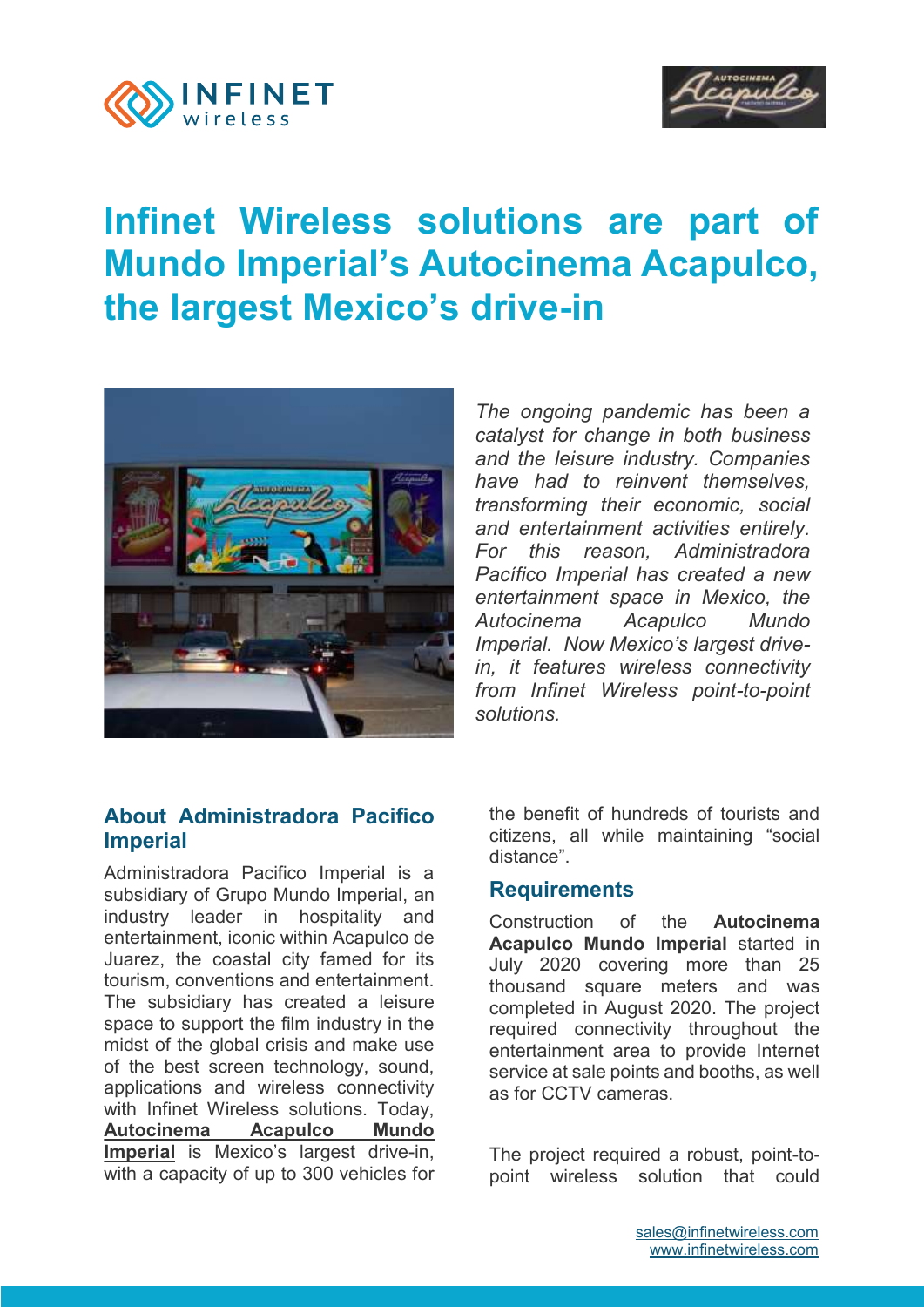withstand extreme weather conditions and deliver low latency.

#### **Solution**

The Autocinema Acapulco Mundo Imperial has installed two point-to-point links covering 150 meters each. One transports video and the other manages the internet service. To date, the project deploys four InfiLINK 2x2 LITE R5000- Smn units, a 5 GHz point-to-point unit, a net performance of up to 180 Mbps, an integrated dual-pol antenna, 19 dBi, a capacity of 8 Mbps to 300 Mbps for InfiLINK 2x2 LITE subscriber terminals,

in 5 and 6 GHz frequency bands; and four lightning protection units, an LPU (Lightning Protection Unit) for the Infinet Wireless hardware.

#### **Customized design**

Bemira, the company's technological partner, supplied the equipment. designed deployment of the links, and carried out support for the official opening of the drive-in.

*Rafael Cortez, CEO of Bemira S.A. de C.V.* said:

*"Due to its experience and performance, we proposed to apply Infinet Wireless technology in the drive-in, considering it as the best option in solutions due to its quality, range, results in external areas, price and flexibility in its configurations; precisely what the client required to meet the connectivity needs of the first drive-in in Acapulco. Our client, Grupo Mundo Imperial, is completely satisfied."*

"Our projects of connectivity deployed together with Bemira use the most outstanding state-of-the-art technology in market, which allows our business to keep being reliable, cost-efficient and timesaving during these times. Now, as we've been introduced to Infinet Wireless brand, we're confident about our future projects featuring wireless solutions, to be implemented with the help of local certified integrators', added Simón Quiñones Orozco, Project Director and Engineer of the Grupo Mundo Imperial group.

"A few years ago, drive-ins almost lost their popularity because of the rise of video-on-demand platforms. But this year is definitely a game-changer, and drive-ins turned out to be a safe way of recreating in public places during the pandemic. We at Infinet Wireless are proud to provide reliable connectivity with our Point-to-

Point solutions which now form part of technological infrastructure of the [Autocinema Acapulco Mundo Imperial](http://autocinemaimperial.com/) drive-in, a super trendy spot in Mexico now', Carlos De Lamadrid, Business Development Manager in LATAM, summed up.

This project was supervised by Avantec, an official distributor of Infinet Wireless in Mexico.

#### **Results**

The main benefit of Infinet's wireless solution was in minimizing costs by avoiding the need to demolish infrastructure to connect booths and points of sale. Instead, highly reliable Infinet Wireless links were established.

By not requiring civil works for the installation of the links, the delivery time for the start of operations was reduced, to